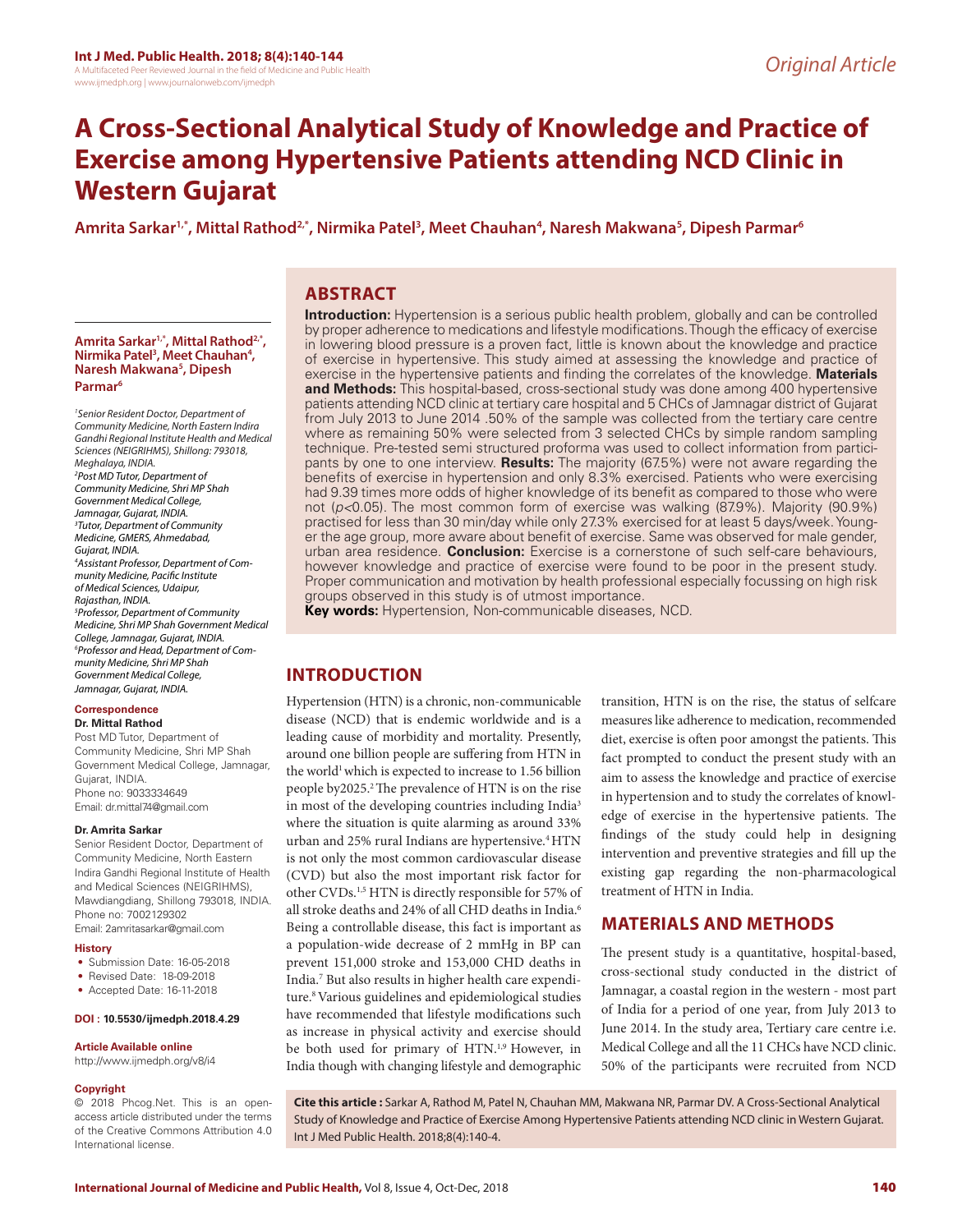clinic of tertiary care centre and 50% from the selected CHC's NCD clinic.

#### Sample size calculation and sampling technique

Sample size  $(N)$  was calculated using the formula  $4pq/L^2$ . Where p is anticipated population proportional for awareness about Role of exercise in NCDs, q is 100-p and L is relative precision. At 95% confidence interval, taking prevalence (p) as 50%<sup>10</sup> and L as 10% of p, a sample size of 400 was calculated. Out of the total sample size, half of the study subjects were selected from the tertiary care hospital of the study district and remaining 200 were selected from Community Health Centers (CHCs) of study district by Population proportional sampling method by reviewing the utilization of the NCD clinic patients' data from the previous year. Study district comprises 11 CHCs and 1 tertiary care Hospital. All CHCs have functioning NCD clinic. Thus peripheral public health sector utilization cannot be overlooked so 50% participants were selected from NCD clinic of selected CHCs and rest of the 50% from tertiary care hospital. There were 11 CHCs in study district, of which 50% were chosen through simple random sampling technique. Thus, five CHCs were taken up and 40 patients from each of CHCs were taken for the study. Hypertensive patients attending NCD clinics at the Guru Govind singh Government Hospital (GGH) and at the selected Community Health Centres of Jamnagar district formed the study population. Data was collected from patients only on their first visit after the onset of the study. If a patient had been already included in the study, then next patient was taken up for the study to avoid repetition. In the CHCs, 40 patients were selected as consecutive sampling method. If further visit required reaching the sample from selected CHCs, it was done. Where as in NCD clinic of tertiary care centre, sample was divided in 20 working days; everyday 10 patients were selected by consecutive sampling method.

## Inclusion criteria

- 1. Patients who are aged 30 years or more.
- 2. Patients who are already diagnosed as having hypertension.

# Exclusion criteria

- 1. Patients not willing to participate.
- 2. Patients who are critically or mentally ill.
- 3. Pregnant patients.

## Data collection

Data collection was done through by personal interview that was carried out using a pre-tested, semi-structured proforma comprising questions about socio-demographic factors, past history, family history, any other co-morbid condition, his/her knowledge and attitude about hypertension and their practices to control the disease including compliance to treatment after reviewing the literature. Pilot study was done on 20 patients then necessary changes were made in proforma. The data of pilot study were not taken in consideration for results. Socio-economic status was estimated on the basis of Modified Prasad's Classification (1961) which was modified according to AICPI (All India Consumer Price Index) of the year 2013 using AICPI.<sup>11</sup>

#### Statistical analysis

The data entry was done using Microsoft Office Excel 2007. To summarize the data, descriptive statistics of frequency, percentages, mean and standard deviation (SD) were used. Relationship between various socio-demographic factors and knowledge regarding benefits of exercise was tested with multinomial logistic regression. While analyzing; age group was divided in five categories with class interval of ten. Age above 69 years was taken as reference category. Similarly, male gender, rural locality,

literate group, higher socio-economic status (SES) were taken as reference groups. Alpha level was set at to 0.05(5%) and SPSS version 20 was used for statistical analysis.

## Ethical consideration

The study protocol was reviewed and approved by The Institutional Ethical Committee. An informed consent was taken from all participants of the study after fully explaining the purpose of the study and assuring them of full confidentiality. The interview was conducted in a language they well understood.

# **RESULTS**

Out of the 400 hypertensive patients enrolled in the study, it was observed that more than half 57% (228) of the patients were females. The male: female ratio was 1: 1.3. Most i.e. 79% (316) of the cases were in the age group 40 years to 69 years. Majority i.e. 80.8% (323), 86.5% (346) and 61% (244) of the respondents were Hindus, married and nuclear family respectively. Around one-fourth (26%) of the patients were illiterate. In the present study, majority of the patients were housewives (45.3%) while 15.8% was labourer and 10.5% was retired. In this study 64.5% (258) of the patient belonged to the lower socio-economic class. More than three-fourths (76.1%) of the patients belonged to urban areas, of which majority belonged to non-slum areas. (Table 1)

The majority 67.5% (270) were not aware regarding the benefits of exercise in hypertension. Unfortunately, only 8.25% (33) actually practised any form of exercise. While analyzing the relationship between the knowledge about the benefit and practice of exercise, it was found that patients who were exercising had 9.39 times higher odds of knowledge of its benefit as compared to those who were not. This was statistically significant with binary logistic regression. (Table 2)

The most common form of exercise observed in the study subjects who exercised was walking and 87.9% (29) practised that. And, the remaining 12.1% (4) practised other forms of exercise like jogging, cycling etc. However majority i.e. 90.9% (30) practised for less than the recommended minimum of 30 min per day while only 27.3% (9) exercised for at least 5 days a week. (Table 3) The inferential statistics for Table 4 are as follows. Females were 0.54 times less aware about the benefit of exercise than the males and this was statistically significant by multinomial logistic regression (*p<*0.05). Also, younger age group had higher odds of knowledge about benefit of exercise; 30-39 years age group had 6.05 times more knowledge about the benefit of exercise followed by 50-59 years age group had 2.24 times higher knowledge about the benefit of exercise, which was statistically significant (*p<*0.05). Urban area people had 3.94 times higher awareness about benefit of exercise (*p<*0.05) whereas urban slum had 0.87 times awareness about benefit of exercise. When education variable was analysed, 80% lower awareness among illiterate as compared to literates, which was statistically significant (*p<*0.05). While analyzing the impact of socioeconomic status (SES) odds ratio for lower class was found to be 0.13, suggests that 13% less odds of knowledge among lower class, which was highly statistically significant (*p<0*.001).

## **DISCUSSION**

In the present study, more than half (57%) of the hypertensive patients were females which might be attributed to the fact that 40% of the patients belonged to the geriatric age group of 60 years and above during which period, due being post-menopausal women have higher risk of having HTN.12 Jesus ES *et al.* in their study observed that higher number of patients was females.13 In the study by Jardim *et al.* where a male predominance was found.14 In our study, more than half of the patients belonged to 40-59 years, the age group that forms the "work force" of a community. Majority of the participants in the present study were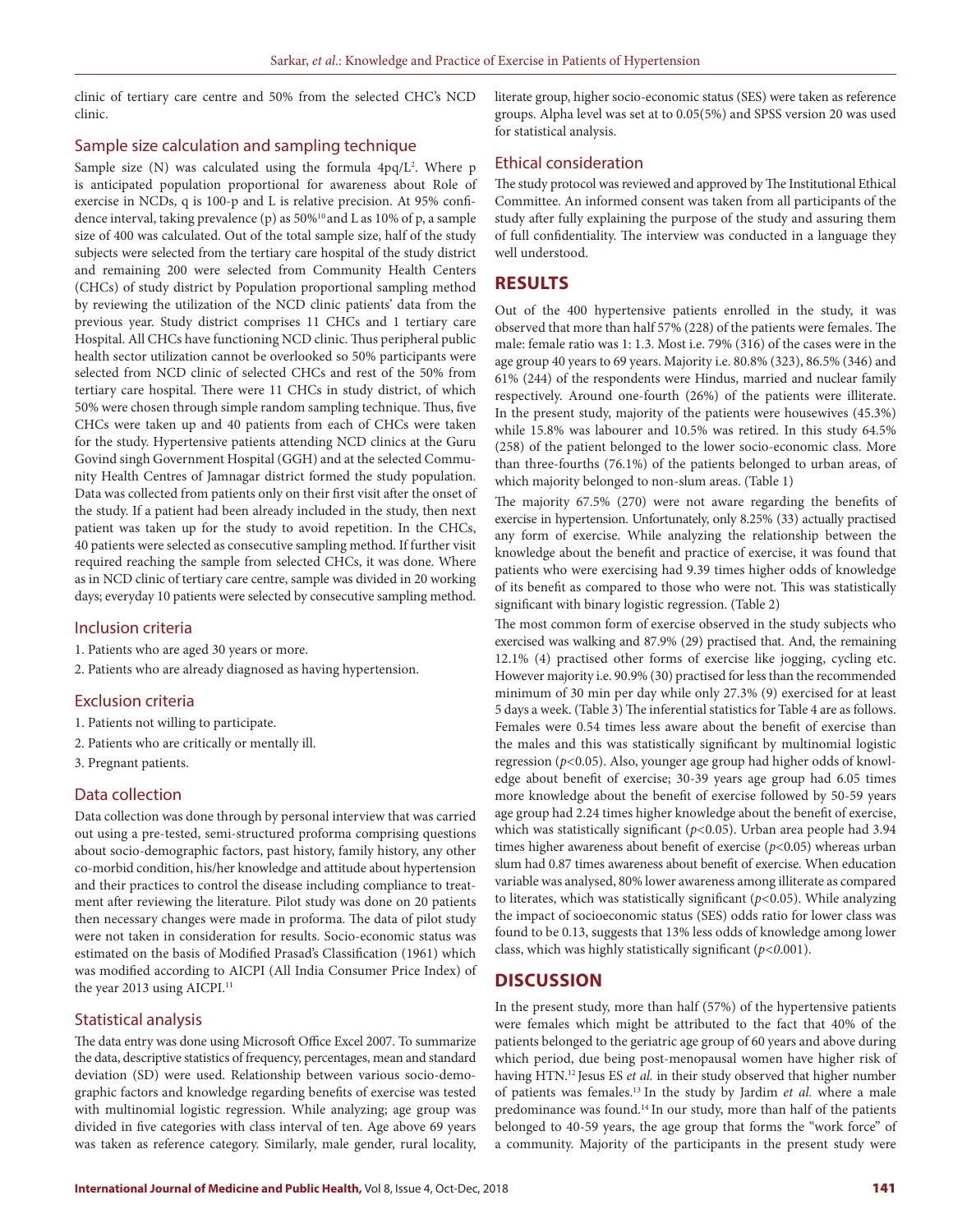| Table 1: Socio-demographic profile of the patients. |                |                |  |
|-----------------------------------------------------|----------------|----------------|--|
| <b>Demographic factors</b>                          | Frequency (n)  | Percentage (%) |  |
| <b>Sex</b>                                          |                |                |  |
| Male                                                | 172            | 43             |  |
| Female                                              | 228            | 57             |  |
| Age (in completed years)                            |                |                |  |
| $30 - 39$                                           | 30             | 7.5            |  |
| $40 - 49$                                           | 102            | 25.5           |  |
| $50 - 59$                                           | 105            | 26.2           |  |
| $60 - 69$                                           | 109            | 27.3           |  |
| $>69$                                               | 54             | 13.5           |  |
| Religion                                            |                |                |  |
| Hindu                                               | 323            | 80.8           |  |
| Muslim                                              | 75             | 18.7           |  |
| Others                                              | $\overline{2}$ | 0.5            |  |
| <b>Marital Status</b>                               |                |                |  |
| Married                                             | 346            | 86.5           |  |
| Never married                                       | 5              | 1.2            |  |
| Widow/ widower                                      | 49             | 12.3           |  |
| <b>Type of family</b>                               |                |                |  |
| Nuclear                                             | 244            | 61             |  |
| Joint                                               | 86             | 21.5           |  |
| Three generation                                    | 70             | 17.5           |  |
| <b>Education</b>                                    |                |                |  |
| Illiterate                                          | 104            | 26             |  |
| Literate                                            | 296            | 74             |  |
| Occupation                                          |                |                |  |
| Labourer                                            | 63             | 15.8           |  |
| Businessman                                         | 34             | 8.4            |  |
| Housewife                                           | 181            | 45.3           |  |
| Retired                                             | 42             | 10.5           |  |
| Others                                              | 80             | 20             |  |
| Socioeconomic class                                 |                |                |  |
| Higher class (I and II)                             | 142            | 35.5           |  |
| Lower class (III, IV and V)                         | 258            | 64.5           |  |
| Locality                                            |                |                |  |
| Urban non-slum                                      | 215            | 53.8           |  |
| Urban slum                                          | 89             | 22.3           |  |
| Rural                                               | 96             | 24             |  |

| Table 3: Distribution of study subjects according to type, duration and |  |
|-------------------------------------------------------------------------|--|
| frequency of exercise.                                                  |  |

| <b>Variables</b>                      | $No. (n = 33)$ | Percentage (%) |  |
|---------------------------------------|----------------|----------------|--|
| <b>Type of exercise</b>               |                |                |  |
| Walking                               | 29             | 87.9           |  |
| Others                                | $\overline{4}$ | 12.1           |  |
| Duration of exercise (in min/day)     |                |                |  |
| $<$ 30                                | 30             | 90.9           |  |
| $\geq 30$                             | 3              | 9.1            |  |
| Frequency of exercise (in days/ week) |                |                |  |
| $\geq 5$                              | 9              | 27.3           |  |
| 3 to 5                                | 22             | 66.7           |  |
| Sometimes, not fixed                  | $\overline{2}$ | 6              |  |

**Table 4: Association between awareness regarding exercise in HTN and CHD and various socio-demographic factors.**

| <b>Demographic</b> | <b>Aware of Exercise</b> |               | <b>OR</b>               | p value    |
|--------------------|--------------------------|---------------|-------------------------|------------|
| factor             | No.                      | $\frac{9}{6}$ |                         |            |
| <b>Sex</b>         |                          |               |                         |            |
| Male               | 69                       | 53.08         | $\mathbf{1}$            |            |
| Female             | 61                       | 46.93         | $0.54(0.35-0.83)$       | $0.005*$   |
| Age (in yrs)       |                          |               |                         |            |
| $30 - 39$          | 19                       | 14.62         | $6.045(2.175-16.806)$   | $0.001*$   |
| $40 - 49$          | 30                       | 23.07         | $1.458(0.641 - 3.317)$  | 0.368      |
| $50 - 59$          | 41                       | 31.54         | $2.242(1.003 - 5.014)$  | $0.049*$   |
| $60 - 69$          | 27                       | 20.77         | 1.152(0.504-2.634)      | 0.737      |
| >69                | 13                       | 10            | $\mathbf{1}$            |            |
| Locality           |                          |               |                         |            |
| Urban              | 99                       | 76.15         | $3.947(2.159 - 7.216)$  | $0.001*$   |
| Slum               | 15                       | 11.54         | $0.867(0.401 - 1.8770)$ | 0.718      |
| Rural              | 16                       | 12.31         | 1                       |            |
| <b>Education</b>   |                          |               |                         |            |
| Illiterate         | 12                       | 9.23          | $0.197(0.103 - 0.375)$  | $0.001*$   |
| Literate           | 118                      | 90.77         | $\mathbf{1}$            |            |
| <b>SES</b>         |                          |               |                         |            |
| Higher class       |                          |               |                         |            |
| $(I$ and $II)$     | 87                       | 66.92         | $\mathbf{1}$            |            |
| Lower class        | 43                       | 33.08         | $0.126(0.079 - 0.202)$  | $0.0001 +$ |
| (III, IV, V)       |                          |               |                         |            |

*\*Significant statistical association (p<0.05)*

*†Highly significant statistical association (p<0.001)*

| married $(86.5\%)$ and were housewives $(45.3\%)$ . These findings were in              |
|-----------------------------------------------------------------------------------------|
| agreement with the study of Jesus ES <i>et al.</i> where majority of the partici-       |
| pants were in their fifties, married and housewives. <sup>13</sup> The literacy rate in |
| the present study was 74% and 64.5% of the respondents were from the                    |
| lower socioeconomic strata.                                                             |

One of the important finding of this study was that it was observed that almost seven out of ten hypertensive patients were not aware of the benefits of exercise and only eight among hundred hypertensive patients practised any form of exercise. In a study done in Nigeria, 32.7% knew about the benefits of exercise on HTN control which is similar to the observed proportion of 32.5% in the present study. However, in the same study they observed that 40% patients exercised which was much higher

| Table 2: Distribution of study subjects according to awareness and |  |
|--------------------------------------------------------------------|--|
| practice of exercise.                                              |  |

| <b>Practice</b><br>exercise<br>Aware |           | <b>Benefit of Exercise</b>  | Total<br>$(N=400)$ | <b>OR (95% CI)</b>              | p value   |
|--------------------------------------|-----------|-----------------------------|--------------------|---------------------------------|-----------|
|                                      | $(n=130)$ | <b>Unaware</b><br>$(n=270)$ |                    |                                 |           |
| Yes $(\% )$                          | 26(6.5)   | 7(1.8)                      | 33(8.3)            | 9.39<br>$(3.9552)$ to<br>22.30) | $0.0001*$ |
| No(%)                                | 104(26)   | 263(65.6)                   | 367(91.7)          |                                 |           |

*Wald statistics = 25.675,* \* *p value <0.001*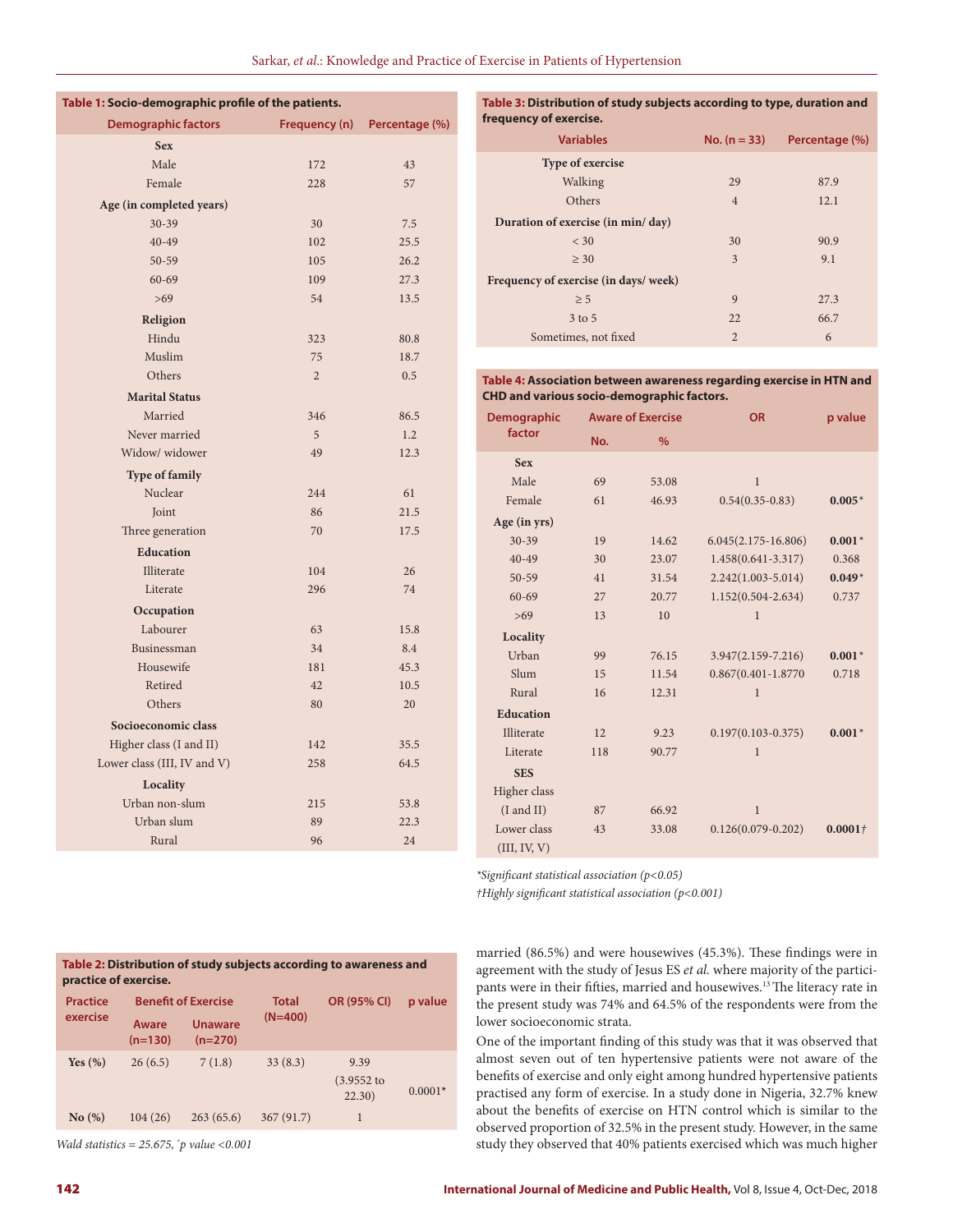than the finding of our study.15 The practice of exercise was much lower than in a study done in Brazil by Hallal PC *et al.*16 The difference found could be due to the lifestyle of the people and culture. The importance of exercise might not be in knowledge. Many people consider their routine work as the form of exercise in our culture. Lack of the time could be another reason for this. Sensitization of the importance of exercise must be made from the schools for prevention as well as management of the NCDS. This was an important finding as several studies have observed that physical inactivity or lack of exercise was responsible for increased mortality in hypertensive patients.<sup>9,17</sup> It was found in this study that patients who were exercising had 9.39 times more odds of higher knowledge of its benefit as compared to those who were not. This was found to be statistically significant. Similarly, significant association between knowledge of exercise for BP control and practice was observed in a study done in Nigeria.<sup>15</sup>

The most common form of exercise that was practised by the study subjects who exercised was walking (87.9%). This was comparable to the finding of Awotidebe TO *et al.* in 2014 where the most common form of exercise was brisk walking followed by running and cycling.15 More than 90% of who exercised practised the same for less than 30 min/day while only 27.3% exercised for at least 5 days a week. In a study done in India by Durai Vanitha *et al.* 89% were physically active for more than 30 min/day.18 Another study reported that 11.3% exercised thrice weekly with 8% of the respondents practicing exercise for 30 min.<sup>15</sup>

It was observed that female patients have 46% less odds of awareness about the benefit of exercise than the male patients and this was found to be statistically significant. It was observed that 30-39 years age group had 6.05 times more odds of knowledge about the benefit of exercise followed by 50-59 years age group had 2.24 times more odds of higher knowledge about the benefit of exercise, which was statistically significant. Knowledge regarding exercise was statistically associated with age in another study, too.<sup>15</sup> However, in a study done in rural China, it was observed that older age group ( $\geq 65$  years) and females had higher odds of practising exercise.19-20 Urban non-slum area people had 3.94 times more odds of higher awareness about benefit of exercise whereas those belonging to urban slum had 13% less odds of awareness about benefit of exercise. Patients who were literate exhibited higher awareness and this were statistically significant. Patients belonging to higher SES had higher chances of being aware about positive effects of exercise on HTN and this was highly significant statistically.

# **CONCLUSION**

Practice and good compliance to self-care behaviours or non-pharmacological treatment in addition to medications is an impactful way to control hypertension and prevent complications in patients of hypertension. Exercise is cornerstone of such self-care behaviours, however knowledge and practice of exercise were found to be poor in the present study. Patients who were females, older than 69 years, lower socio-economic status and have lower knowledge regarding benefits of exercise on hypertension. Since knowledge regarding the benefits of exercise was strongly associated with its practice, health care providers and public health professionals should disburse information about benefits of exercise on HTN in addition to pharmacological and non-pharmacological treatment and while doing so pay more attention to these groups of patients. NCD clinic is also a good opportunity for all the HTN patients to get correct information on lifestyle modifications and continuous follow up.

Limitations: More numbers in term of sample size and multicentre study can form study for generalizability. More variables influencing knowledge, practice and attitude can be studied in details by qualitative methodology.

## **ACKNOWLEDGEMENT**

To the Department of community medicine Department., Shree M.P. Shah GMC, Jamnagar & NCD clinic & cell & all the participants.

# **CONFLICT OF INTEREST**

The authors declare that there is no conflict of interest.

#### **ABBREVIATIONS**

**NCD clinic:** Non Communicable Disease clinic; **CHC:** Community Health Centre; **3.HTN:** Hypertension; **4.CVDs:** Cardiovascular diseases **5.SPSS:** Statistical Package for Social Science.

## **SUMMARY**

Conclusion and summary was written under one section of conclusion only so heading of conclusion can be replaced by Conclusion & Summary.

# **REFERENCES**

- 1. Chobanian AV, Bakris GL, Black HR, Cushman WC, Green LA, Izzo Jr JL, *etal.* The seventh report of the Joint National Committee on Prevention, Detection, Evaluation and Treatment of High Blood Pressure (JNC-7). JAMA. 2003;289(19):2560-72.
- 2. Kearney PM, Whelton M, Reynolds K, Muntner P, Whelton PK, He J. Global burden of hypertension: analysis of worldwide data. Lancet. 2005;365(9455):217-23.
- 3. Reddy KS. Hypertension control in developing countries: Genetic issues. J Hum 4. Hypertens. 1996;10:S33-8.
- 5. Anchala R, Kannuri NK, Pant H, Khan H, Franco OH, DiAngelantonio E, *et al.* Hypertension in India: a systematic review and meta-analysis of prevalence, awareness and control of hypertension. J Hypertens. 2014;32(6):1170-7.
- 6. Pescatello LS, Franklin BA, Fagard R, Farquhar WB, Kelley GA, Ray CA. Exercise and hypertension. Med Sci Sports Exerc. 2004;36(3):533-53.
- 7. Gupta R. Trends in hypertension epidemiology in India. J Hum Hypertens. 2004;18(2):73-8.
- 8. Ibrahim MM, Damasceno A. Hypertension in developing countries. Lancet. 2012;380(9841):611-9.
- 9. Goetzel RZ, Anderson DR, Whitmer RW, Ozminkowski RJ, Dunn RL, Wasserman J. Health Enhancement Research Organization (HERO) Research Committee. The relationship between modifiable health risks and health care expenditures: An analysis of the multi-employer HERO health risk and cost database. J Occup Environ Med. 1998;40(10):843-54.
- 10. Church TS, Kampert JB, Gibbons LW, Barlow CE, Blair SN. Usefulness of cardio respiratory fitness as a predictor of all-cause and cardiovascular disease mortality in men with systemic hypertension. Am J Cardiol. 2001;88(6):651-6. Pub Med PMID: 11564389.
- 11. Lwanga SK, Lemeshow S. Sample size determination in health studies: A practical manual.World Health Organization, Geneva. 1991.
- 12. All India Consumer Price Index (General) for Industrial Workers, [cited 2013 July 22]. Available from http://cyberjournalist.org.in/manisana/aicpinew.html
- 13. Lima R, Wofford M, Reckelhoff JF. Hypertension in Postmenopausal Women. Current Hypertension Reports. 2012;14(3):254-60. Doi: 10.1007/s11906-012- 0260-0.
- 14. Jesus ES, Augusto MAO, Gusmão J, MionJúnior D, Ortega K, Pierin AMG. Profile of hypertensive patients: biosocial characteristics, knowledge and treatment compliance. Acta Paul Enferm. 2008;21(1):59-65.
- 15. Jardim PCB, Gondim MRP, Monego ET, Moreira HG, Vitorino PVO, Souza WKSB*, et al.* Hipertensão arterial e algunsfatores de riscoemuma capital brasileira. Arq Bras Cardiol. 2007;88(4):452-7.
- 16. Awotidebe TO, Adedoyin RA, Rasaq WA, Adeyeye VO, Mbada CE, Akinola OT, *et al*. Knowledge, attitude and Practice of Exercise for blood pressure control: A cross-sectional survey. Journal of Exercise Science and Physiotherapy. 2014;10(1):1-10.
- 17. Hallal PC, Victora CG, Wells JCK, Lima RC. Physical Inactivity: Prevalence and Associated Variables in Brazilian Adults. Med Sci Sports Exerc. 2003;35(11):